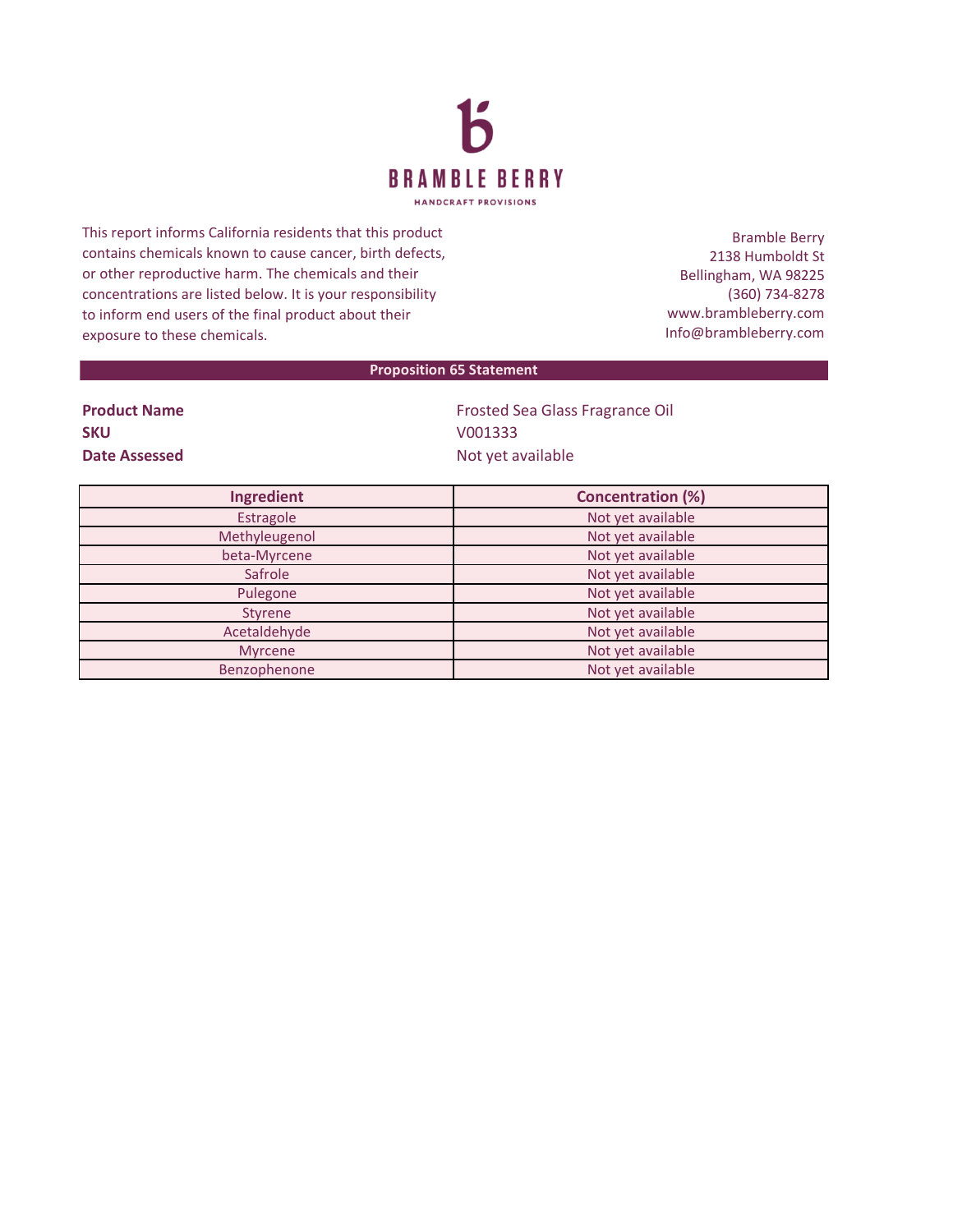

This report reflects the safe usage rates for this fragrance formula based on the International Fragrance Association (IFRA) 48th Amendment standards. IFRA reviews thousands of ingredients and issues guidelines for their usage, or bans the use of certain ingredients.

Bramble Berry 2138 Humboldt St Bellingham, WA 98225 (360) 734-8278 www.brambleberry.com Info@brambleberry.com

## **IFRA Statement - 48th Amendment**

| <b>Product Name</b>   | <b>Frosted Sea Glass Fragrance Oil</b> |
|-----------------------|----------------------------------------|
| <b>SKU</b>            | V001333                                |
| <b>Dated Assessed</b> | 2/8/2021                               |

| <b>Category</b> | Max. Usage (%) |
|-----------------|----------------|
|                 | N/A            |
|                 | 2.90           |
|                 | 1.16           |
| 4               | 13.52          |
|                 | 12.11          |
| 6               | N/A            |
|                 | 1.16           |
| 8               | 0.20           |
| q               | 5.35           |
| 10              | 33.79          |
| 11              | 0.20           |

The IFRA Standards regarding usage restrictions are based on safety assessments by the Panel of Experts on the Research Institute for Fragrance Materials (RIFM) 48th Amendment, and are enforced by the IFRA Scientific Committee. Evaluation of individual fragrance ingredients are made according to the safety standards contained in the relevant section of the IFRA Code of Practice. It is your responsibility to ensure the safety of the final product with more testing if needed.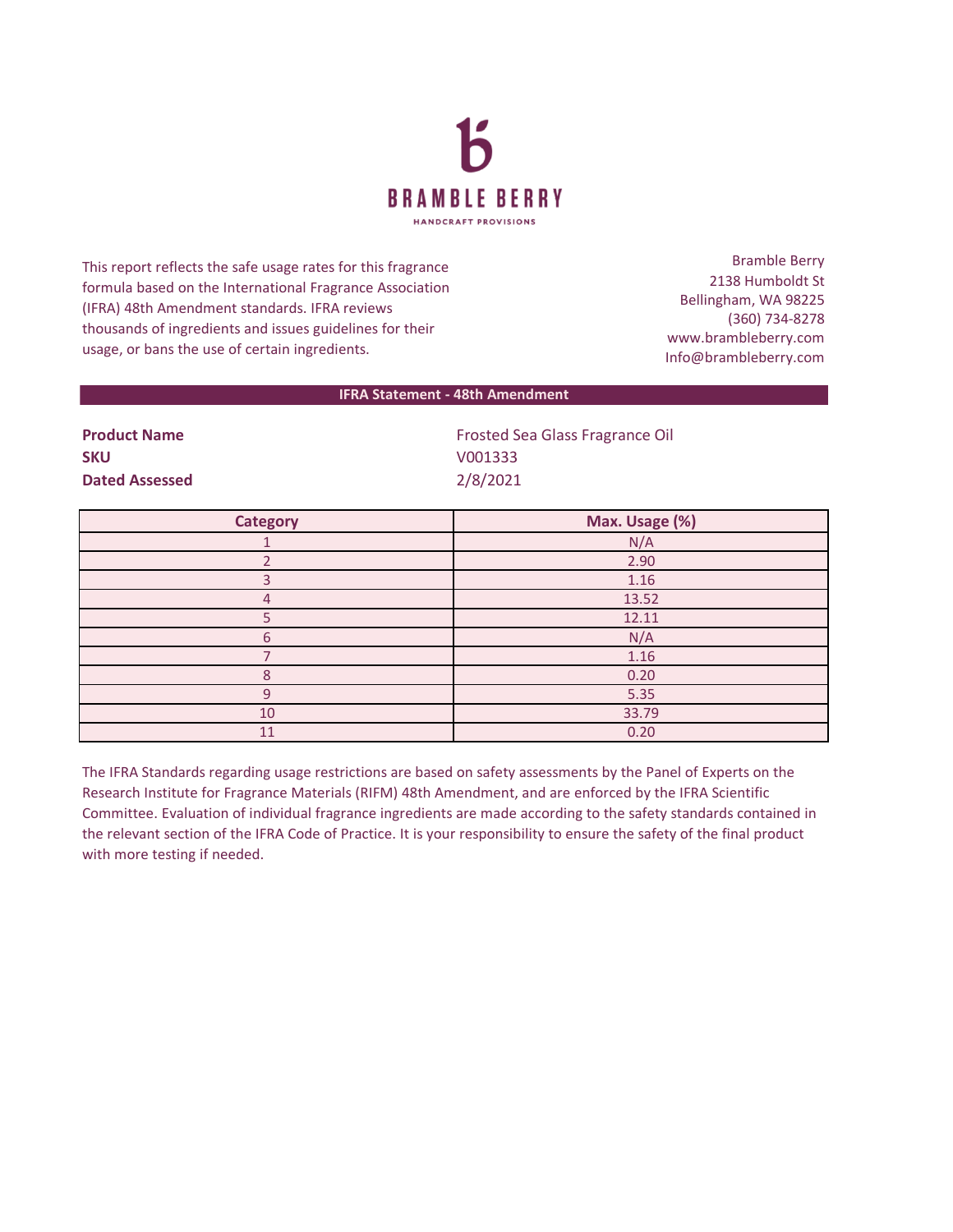

This report reflects the safe usage rates for this fragrance formula based on the International Fragrance Association (IFRA) 49th Amendment standards. IFRA reviews thousands of ingredients and issues guidelines for their usage, or bans the use of certain ingredients.

Bramble Berry 2138 Humboldt St Bellingham, WA 98225 (360) 734-8278 www.brambleberry.com Info@brambleberry.com

## **IFRA Statement - 49th Amendment**

**SKU** V001333 **Dated Assessed** 8/23/2021

**Product Name All 2018 Contract Sea Glass Fragrance Oil Product Name Contract Sea Glass Fragrance Oil** 

| <b>Category</b> | Max. Usage (%) |
|-----------------|----------------|
| $\mathbf{1}$    | N/A            |
| $\overline{2}$  | 2.90           |
| $\overline{3}$  | 1.16           |
| $\overline{4}$  | 13.52          |
| 5a              | 12.11          |
| 5 <sub>b</sub>  | 0.59           |
| 5c              | 2.34           |
| 5d              | 0.20           |
| $\sqrt{6}$      | N/A            |
| 7a              | 1.16           |
| 7 <sub>b</sub>  | 1.16           |
| $\bf 8$         | 0.20           |
| $\overline{9}$  | 5.35           |
| 10a             | 5.35           |
| 10 <sub>b</sub> | 33.79          |
| 11a             | 0.20           |
| 11 <sub>b</sub> | 0.20           |
| 12              | 100.00         |

The IFRA Standards regarding usage restrictions are based on safety assessments by the Panel of Experts on the Research Institute for Fragrance Materials (RIFM) 49th Amendment, and are enforced by the IFRA Scientific Committee. Evaluation of individual fragrance ingredients are made according to the safety standards contained in the relevant section of the IFRA Code of Practice. It is your responsibility to ensure the safety of the final product with more testing if needed.